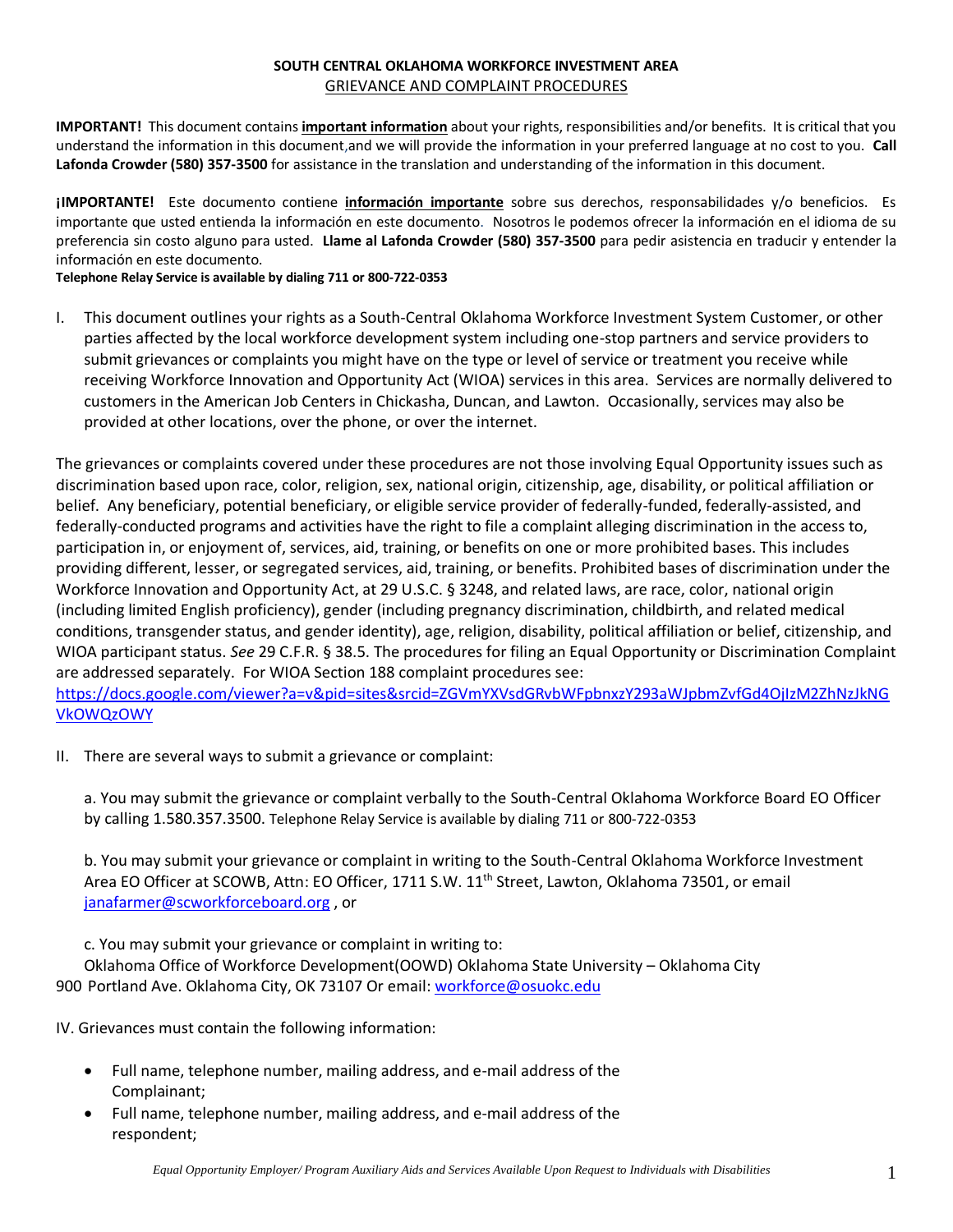- Full names, telephone numbers, mailing addresses, and e-mail addresses of persons who may have knowledge of the facts of the grievance or complaint;
- Date and with whom the grievance/complaint was filed;
- A clear and concise statement of the facts describing the alleged violation and the dates and location in which the alleged violation occurred; The statement of facts should include enough information to allow the person or entity to determine whether:
	- o There is jurisdiction over the complaint/grievance;
	- o The grievance/complaint was timely filed; and
	- o The grievance/complaint has merit, i.e., whether the allegations if true, would violate any Title I provisions of WIOA.
- Provisions of WIOA, the WIOA regulations, grant, or other agreements under WIOA, believed to have been violated;
- Grievances or complaints against individuals, including staff or participants, shall indicate how those individuals did not comply with the WIOA law, regulation, or contract;
- The remedy sought by the complainant;
- Signature of the complainant or his or her authorized representative; and
- If applicable, a copy of the referral of a grievance/complaint filed with the State to remand to the local level for resolution.
- Whichever way you choose to file a grievance or complaint, it will be processed in a timely manner, with the right to appeal any decisions made. A complaint must be filed within 30 days of the alleged violation or occurrence, unless it alleges fraud or criminal activity.
	- a. Information and complaints involving criminal, fraud, waste, abuse, or other criminal activity must be reported to either the corresponding Regional Inspector General for investigations or to the Department's Incident Reporting System located at:

The Department of Labor Office of Inspector General Office of Investigations, Room s5514 200 Constitution Ave NW Washington DC 20210

V. Grievances Filed at The Local Level. What you need to know:

a. I understand that I have the right to due process in filing a grievance or complaint and that every applicant, participant, employee, or other interested party shall have the right, without fear of interference, coercion, restraint, discrimination, or reprisal, to present a grievance or complaint.

It is important to file your grievance or complaint in writing. However, prior to filing, you may choose to settle it informally by consulting your WIOA Counselor/Case Manager, instructor, or designated WIOA Grievance and Complaint Officer: Jana Farmer, 1711 S.W. 11<sup>th</sup> Street, Lawton, Oklahoma 73501; 1-580.357.3500. Telephone Relay Service is available by dialing 711 or 800-722-0353.

b. You may request an informal meeting with the appropriate individual(s) and indicate the general nature of the grievance or complaint. Every effort should be made to resolve the issue within (60) days.

c. If the grievance or complaint is not settled informally, it should then be put in writing. Your written complaint must identify: the complainant; contain a brief summary of the facts; state that the grievance or complaint is nondiscrimination related; outline the corrective action sought; and any other relevant material or information.

d. You have the right to receive technical assistance on related law and guidance and how to complete the local process.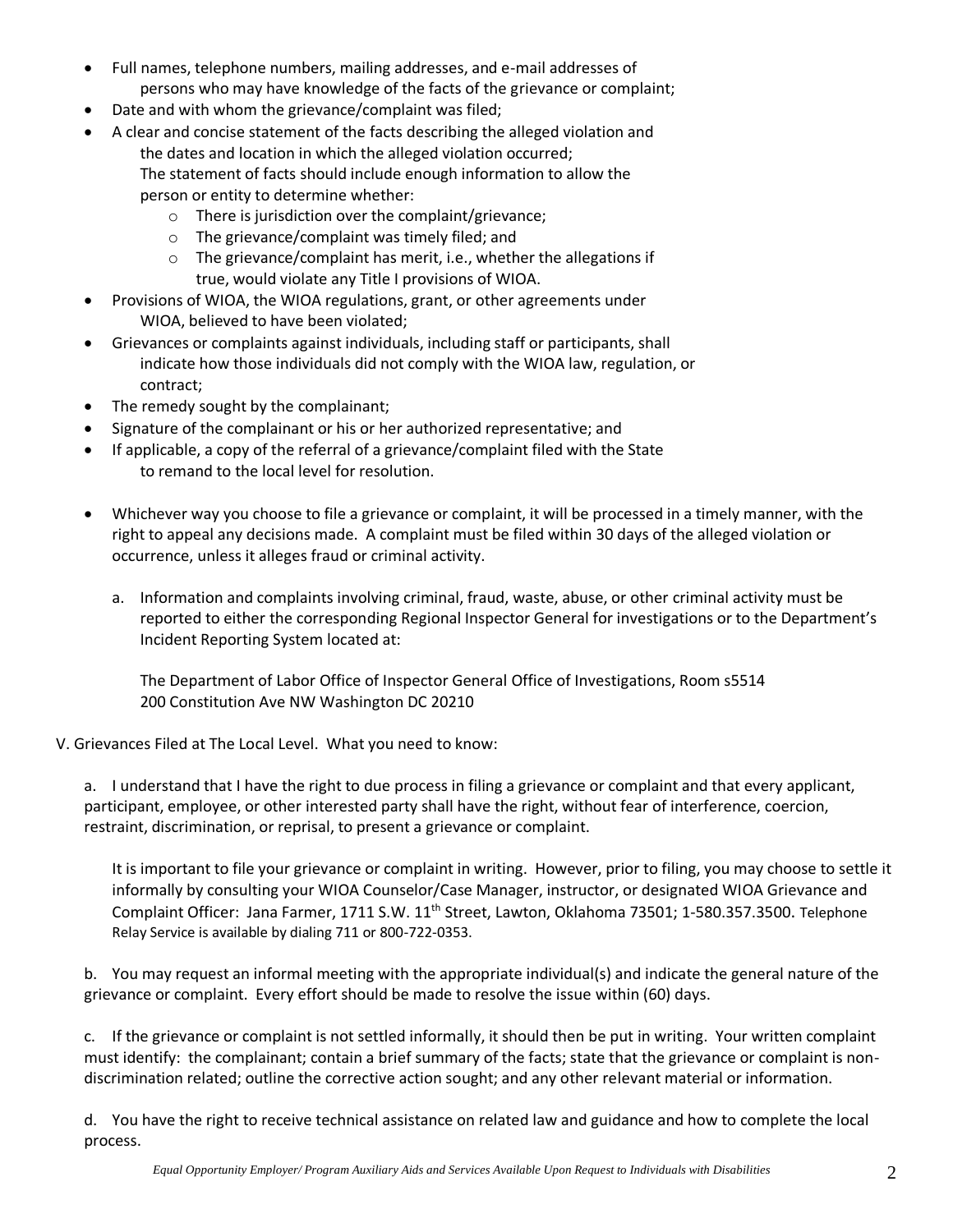e. You have the right to a Hearing on your grievance or complaint and should be given an opportunity for a Hearing within (60) days of filing the grievance or complaint. You will be given written notice of the date, time, and place of the Hearing, the manner in which it will be conducted, and the issues to be decided.

f. Prior to, and during, the Hearing, you understand you have the right:

- i. To withdraw the request for Hearing in writing (prior to the Hearing);
- ii. To request rescheduling for Good Cause;
- iii. To be represented by an attorney or their representative of choice, provided that the cost of such representation is borne by the complainant;
- iv. To present witnesses and documentary evidence;
- v. To have records/documents relevant to the issues produced by their custodian when such records or documents are kept by the grant recipient;
- vi. To question any witness or parties;
- vii. To the appointment of an impartial Hearing Examiner; and
- viii. To a written decision from the Hearing Examiner.

g. A written decision to you will be rendered by the Hearing Examiner and transmitted to all concerned parties within sixty (60) days from the date the written complaint was filed. The written decision shall include a summary of the facts and a statement of remedies (if necessary). It will also contain information on filing an appeal with the State of Oklahoma.

h. If a decision is not reached within sixty (60) days from the date of receipt of the grievance, you may file an appeal with OOWD (See contact information in III. c. above) within thirty (30) days from the expiration of the sixty (60) day time period. Or, if you are not satisfied with the decision that was reached, you may file an appeal with OOWD. within thirty (30) days of the date the decision was mailed to you by certified mail. The hearing process will be completed within sixty (60) days from the date the grievance was received by OOWD. More information regarding the state process can be found in OWDI #16-2017.

VI. Grievances Filed Directly to OOWD. You should also know that:

a. You can file a grievance or complaint directly with OOWD or any appeals of grievance or complaint decisions issued by the South Central Oklahoma Workforce Investment Area.

- b. The grievance/complaint or appeal must be sent to the address contained above (III. c.).
- c. Your rights and procedures are essentially the same; OOWD will inform you of any deviations.

VII. Appeal to U.S. Department of Labor Secretary or Investigation by Secretary. (More information regarding the federal contacts and process can be found in OWDI #16-2017) The Secretary will investigate an allegation of a violation as set forth above if:

a. A decision relating to such a violation has not been reached within sixty (60) days after the date of filing of the grievance and either party appeals to the Secretary; or